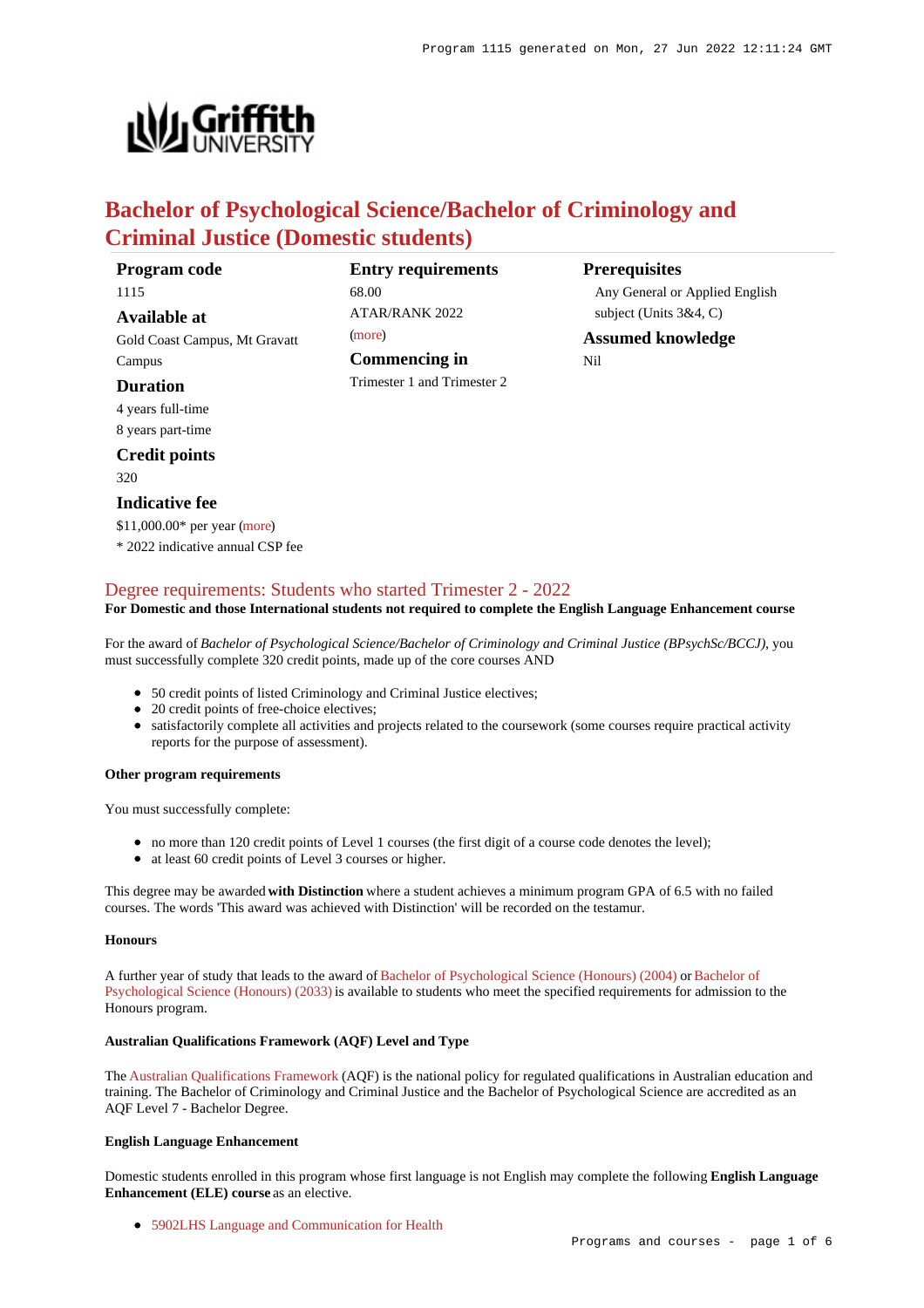#### **Students whose first language is English are not permitted to undertake this ELE course.**

#### [Program learning outcomes](https://www148.griffith.edu.au/programs-courses/Program/1115/Courses/Domestic#programLearningOutcomes)

#### **Program learning outcomes**

[Program Learning Outcomes](https://www.griffith.edu.au/__data/assets/pdf_file/0017/134522/PLO-general-advice.pdf) communicate to the community the value of the Griffith educational experience as benchmarked against national qualification standards.

Program Learning Outcomes for the [Bachelor of Psychological Science](https://www.griffith.edu.au/__data/assets/pdf_file/0023/832019/B-Psychological-Science-PLO-L7.pdf) and [Bachelor of Criminology and Criminal Justice](https://www.griffith.edu.au/__data/assets/pdf_file/0040/293998/BCriminology-Criminal-Justice-PLO-L7.pdf) describe the knowledge, skills and the application of knowledge and skills you will acquire through studying the Griffith program of your choice.

## [Course list: Students starting Trimester 2 - 2022](https://www148.griffith.edu.au/programs-courses/Program/1115/Courses/Domestic#course-list-content)

**Course offering information in program structures is a guide only. Please check the actual offering information in the Course Catalogue.**

**Note: Students must check the prerequisite and incompatible requirements before selecting any course within this program.**

## **English Language Enhancement course**

Students required to undertake the English Language Enhancement course must complete 5902LHS in their first trimester of study in place of a Listed Criminology and Criminal Justice elective.

| <b>Trimester</b> |         | Course code Requirement | Course title                                                     | CР |
|------------------|---------|-------------------------|------------------------------------------------------------------|----|
| Tri $1,2$        | 5902LHS | English<br>Enhancement  | Language and Communication for Health (see Note)                 | 10 |
|                  |         |                         | OR                                                               |    |
| Tri $1,2$        |         | Listed Elective         | Listed Criminology and Criminal Justice elective<br>(see Note 1) | 10 |

Note 1: This advice is only for students required to complete the English Language Enhancement course.

#### **Year 1**

You must complete the following courses:

| <b>Trimester</b> | Course code | Requirement        | Course title                                                                                         | $\bf CP$ |
|------------------|-------------|--------------------|------------------------------------------------------------------------------------------------------|----------|
| Tri 1,3          | 1001PSY     | Core to<br>Program | Introduction to Psychology 1                                                                         | 10       |
| Tri 1            | 1008PSY     | Core to<br>Program | Interpersonal Skills                                                                                 | 10       |
| Tri $1,3$        | 1008CCJ     | Core to<br>Program | Social Problems - (In)Equality and (In)Justice                                                       | 10       |
|                  |             |                    | <b>OR</b>                                                                                            |          |
| Tri $1,3$        | 1003CCJ     | Core to<br>Program | Law, Crime and Justice                                                                               | 10       |
| Tri 1,2,3        | 1013CCJ     | Core to<br>Program | Introduction to Criminology and Criminal Justice (must be)<br>completed in first trimester of study) | 10       |
| Tri $2,3$        | 1002PSY     | Core to<br>Program | Introduction to Psychology 2                                                                         | 10       |
| Tri $2,3$        | 1003PSY     | Core to<br>Program | Research Methods and Statistics in Psychology                                                        | 10       |
| Tri 2,3          | 1012CCJ     | Core to<br>Program | Police, Courts and Corrections                                                                       | 10       |
| Tri 1,2,3        |             |                    | First Year Listed CCJ Elective                                                                       | 10       |

#### **First Year Listed Electives**

You must select 10 credit points from the following courses: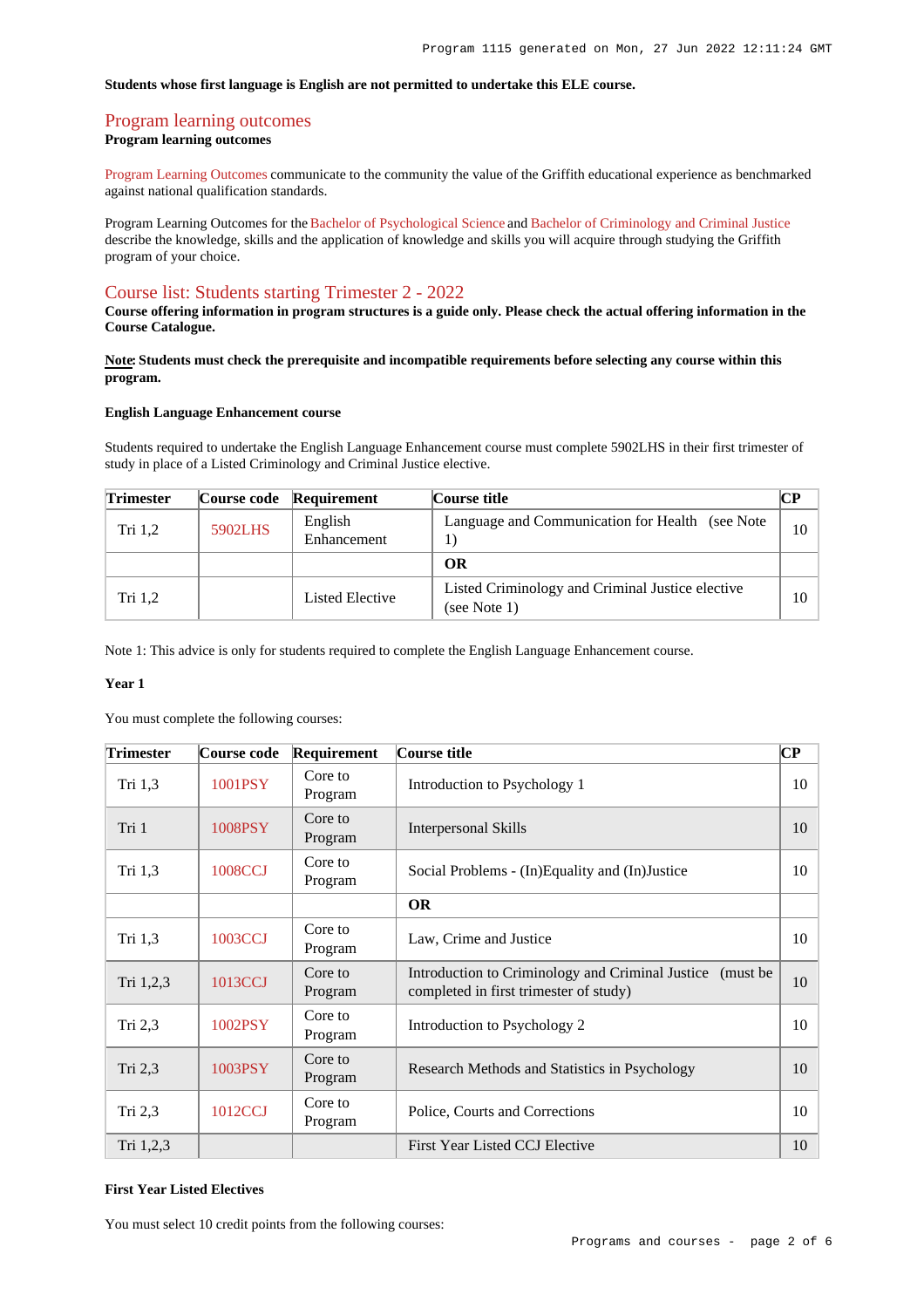| <b>Trimester</b> | Course code | Requirement        | Course title                                              | <b>CP</b> |
|------------------|-------------|--------------------|-----------------------------------------------------------|-----------|
| Tri 2            | 1014CCJ     | Listed<br>Elective | Homicide                                                  | 10        |
| Tri 2            | 1010CCJ     | Listed<br>Elective | Mental health, psychology and the criminal justice system | 10        |
| Tri 2            | 1015CCJ     | Listed<br>Elective | Victims and Justice                                       | 10        |
| Tri <sub>2</sub> | 1016CCJ     | Listed<br>Elective | Criminology in Action: Myths about crime and justice      | 10        |
| Tri 1,3          | 1002CCJ     | Listed<br>Elective | Developing Professionally 1                               | 10        |
| Tri 2,3          | 1009CCJ     | Listed<br>Elective | Doing Criminology                                         | 10        |

## **Year 2**

You must complete the following courses:

| <b>Trimester</b> | Course code | Requirement     | Course title                                   | <b>CP</b> |
|------------------|-------------|-----------------|------------------------------------------------|-----------|
| Tri 1            | 2000PSY     | Core to Program | <b>Experimental Design and Analysis</b>        | 10        |
| Tri 1,3          | 1008CCJ     | Core to Program | Social Problems - (In)Equality and (In)Justice | 10        |
|                  |             |                 | <b>OR</b>                                      |           |
| Tri 1,3          | 1003CCJ     | Core to Program | Law, Crime and Justice                         | 10        |
| Tri 1,3          | 2007CCJ     | Core to Program | Sociology of Crime                             | 10        |
| Tri 1,3          | 1011PSY     | Core to Program | Psychology in Professional Contexts            | 10        |
| Tri 2            | 2006PSY     | Core to Program | Cognitive Psychology                           | 10        |
| Tri 2,3          | 2000CCJ     | Core to Program | Psychology of Crime                            | 10        |
| Tri 2            | 2008PSY     | Core to Program | Social and Cultural Psychology                 | 10        |
| Tri 2            | 1018PSY     | Core to Program | Counselling Skills                             | 10        |

## **Year 3**

You must complete the following courses:

| <b>Trimester</b> | Course code | Requirement     | Course title                           | CР |
|------------------|-------------|-----------------|----------------------------------------|----|
| Tri 1            | 2015PSY     | Core to Program | Developmental Psychology               | 10 |
| Tri 1            | 3003PSY     | Core to Program | Survey Design and Analysis             | 10 |
| Tri $1,2$        | 3036CCJ     | Core to Program | Big Ideas in Crime and Justice 1       | 10 |
| Tri $1,2$        | 3037CCJ     | Core to Program | Big Ideas in Crime and Justice 2       | 10 |
| Tri 1,2,3        |             |                 | Listed CCJ electives                   | 30 |
| Tri <sub>2</sub> | 2018PSY     | Core to Program | Group Facilitation and Coaching Skills | 10 |

## **Year 4**

You must complete the following courses: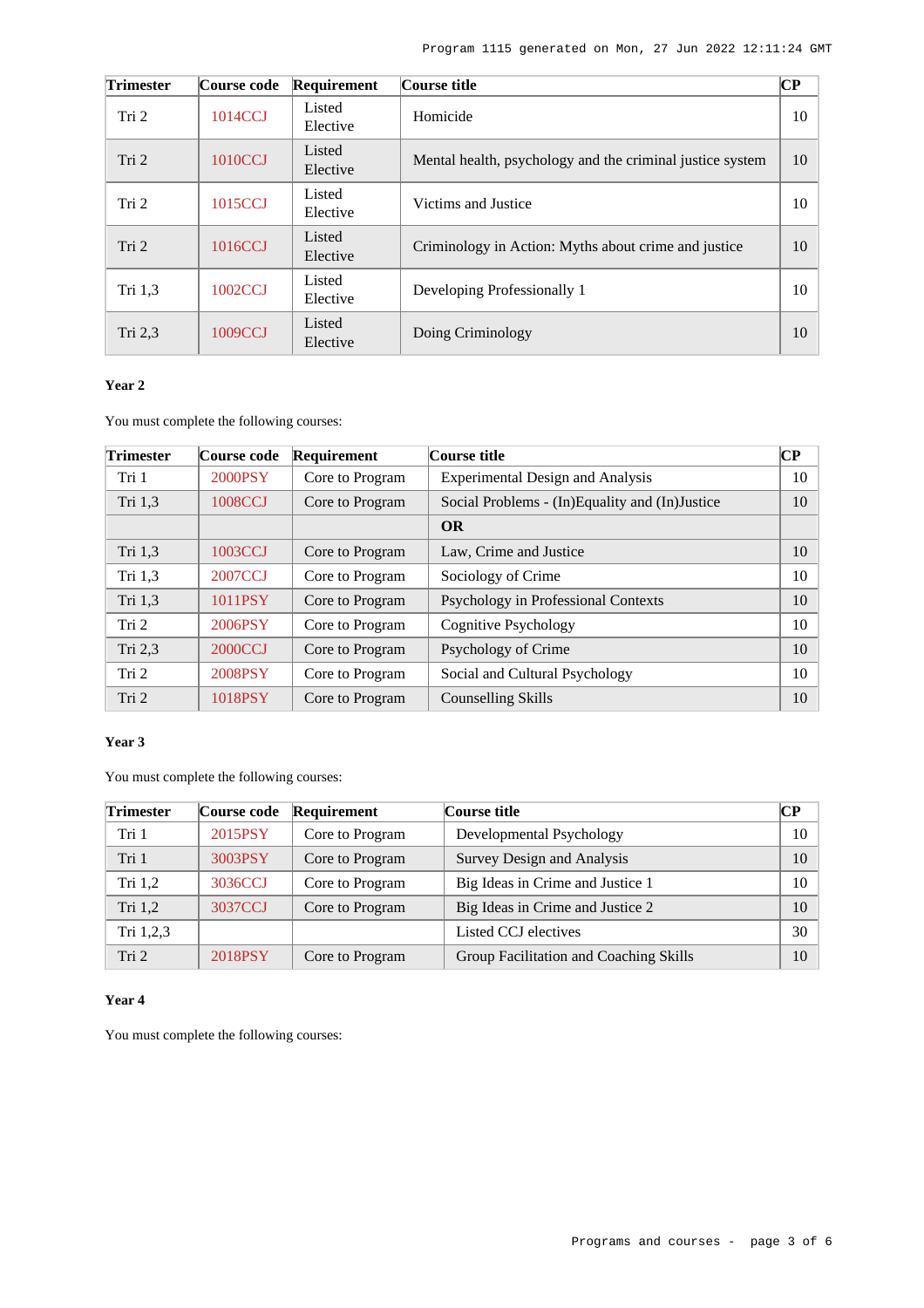| Program 1115 generated on Mon, 27 Jun 2022 12:11:24 GMT |  |  |  |  |  |  |  |  |
|---------------------------------------------------------|--|--|--|--|--|--|--|--|
|---------------------------------------------------------|--|--|--|--|--|--|--|--|

| <b>Trimester</b> | Course code | Requirement     | Course title                                       | $\mathbf{C}\mathbf{P}$ |
|------------------|-------------|-----------------|----------------------------------------------------|------------------------|
| Tri 1            | 3013CCJ     | Core to Program | Psychology and the Justice System                  | 10                     |
| Tri 1            | 2007PSY     | Core to Program | <b>Biological Psychology</b>                       | 10                     |
| Tri 1            | 3018PSY     | Core to Program | <b>Behaviour Change Skills</b>                     | 10                     |
| Tri 1,2          |             |                 | Listed CCI electives                               | 10                     |
| Tri $1,2$        |             |                 | Free-choice electives                              | 20                     |
| Tri 2            | 3009PSY     | Core to Program | Abnormal Psychology                                | 10                     |
| Tri 2            | 3006PSY     | Core to Program | Psychological Assessment of Individual Differences | 10                     |

## **Third and Fourth Year Electives**

You must select 40 credit points from the following courses:

| <b>Trimester</b> | Course code    | Requirement                              | Course title                                                    | $\overline{\mathbf{C}\mathbf{P}}$ |
|------------------|----------------|------------------------------------------|-----------------------------------------------------------------|-----------------------------------|
| Tri 1            | 2001CCJ        | <b>Listed Elective</b><br>$\mathfrak{D}$ | Developing Professionally 2                                     | 10                                |
| Tri 2            | 2005CCJ        | <b>Listed Elective</b><br>$\overline{2}$ | <b>Understanding Prevention</b>                                 | 10                                |
| Tri 2            | 2006CCJ        | <b>Listed Elective</b><br>$\overline{c}$ | Qualitative Methods for Social Research                         | 10                                |
| Tri 1            | 2002CCJ        | <b>Listed Elective</b><br>$\overline{2}$ | Introduction to Policing                                        | 10                                |
| Tri 1            | 2003CCJ        | <b>Listed Elective</b><br>$\overline{c}$ | <b>Introduction to Corrections</b>                              | 10                                |
| Tri 2            | <b>2020CCJ</b> | <b>Listed Elective</b><br>$\overline{2}$ | <b>Counter-Terrorism Law</b>                                    | 10                                |
| Tri 2            | 2015CCJ        | <b>Listed Elective</b><br>$\overline{2}$ | Gender, Crime and Justice                                       | 10                                |
| Tri 1,2          | 3036CCJ        | <b>Listed Elective</b><br>$\mathfrak{D}$ | Big Ideas in Crime and Justice 1                                | 10                                |
| Tri 1,2          | <b>3037CCJ</b> | <b>Listed Elective</b><br>$\overline{c}$ | Big Ideas in Crime and Justice 2                                | 10                                |
| Tri 2            | 3003CCJ        | <b>Listed Elective</b><br>$\overline{2}$ | <b>Rehabilitating Offenders</b>                                 | 10                                |
| Tri 2            | 3026CCJ        | <b>Listed Elective</b><br>$\mathfrak{2}$ | Fraud and Cybercrime                                            | 10                                |
| Tri 1            | 3031CCJ        | <b>Listed Elective</b><br>$\overline{c}$ | <b>First Nations and Justice</b>                                | 10                                |
| Tri 1            | 3032CCJ        | <b>Listed Elective</b><br>$\overline{2}$ | Evidence-Led Policing in Diverse Communities                    | 10                                |
| Tri 2            | 3034CCJ        | <b>Listed Elective</b><br>$\mathfrak{D}$ | <b>Understanding Domestic and Family Violence</b>               | 10                                |
| Tri 2            | 3035CCJ        | <b>Listed Elective</b><br>2              | Pathways to Crime: Youth, Antisocial Behaviour and<br>Offending | 10                                |

## Electives (1 available) Free-choice electives

You may select free-choice electives from the list below or any [Undergraduate free-choice elective/s](https://www148.griffith.edu.au/programs-courses/Search/Results?SearchRequestType=CourseCatalogue&AcademicCareerName=UGRD&IsFreeChoiceElective=True) offered across the University provided prerequisites are met. If you require guidance please liaise with your Program Director.

Note: You must not exceed 120 credit points of level 1 courses for your entire program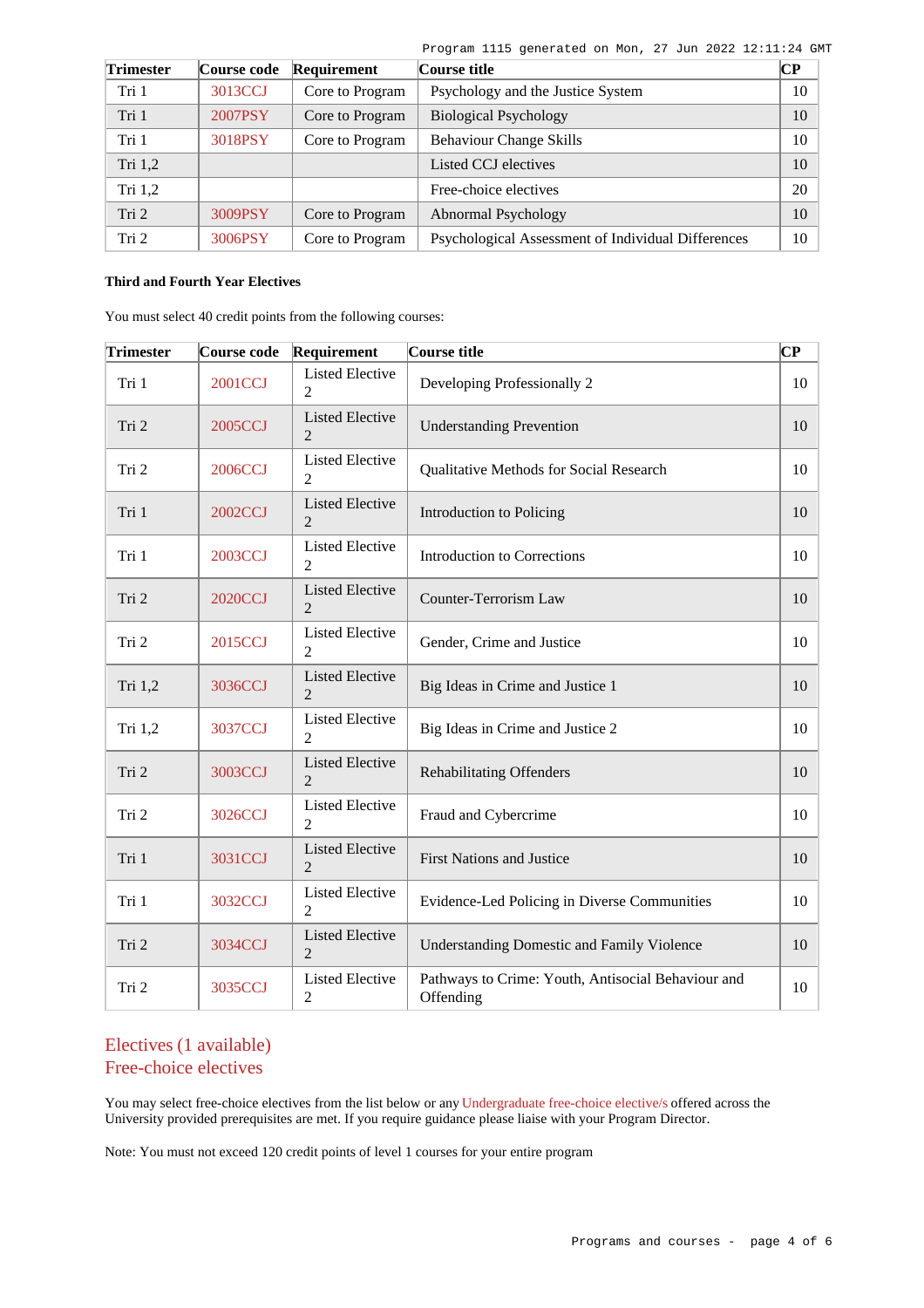| <b>Trimester</b> | Course code    | Requirement             | Course title                                                       | $ {\bf CP}$ |
|------------------|----------------|-------------------------|--------------------------------------------------------------------|-------------|
| Tri 1            | 1001ICT        | Free-choice<br>Elective | Introduction to Programming                                        | 10          |
| Tri 1            | 1021PSY        | Free-choice<br>Elective | <b>Applied Psychology</b>                                          | 10          |
| Tri 1            | 1004ICT        | Free-choice<br>Elective | Professional Practice in Information Technology                    | 10          |
| Tri 1            | 1101GIR        | Free-choice<br>Elective | <b>Introduction to Politics</b>                                    | 10          |
| Tri 1            | 1710LHS        | Free-choice<br>Elective | <b>Introduction to Social Science</b>                              | 10          |
| Tri 2            | 2030IBA        | Free-choice<br>Elective | <b>Global Business</b>                                             | 10          |
| Tri 1,3          | 1004GBS        | Free-choice<br>Elective | The Purpose of Business                                            | 10          |
| Tri 1,3          | 1007LHS        | Free-choice<br>Elective | Understanding the Social World                                     | 10          |
| Tri 1,3          | 1015SCG        | Free-choice<br>Elective | <b>Quantitative Reasoning</b>                                      | 10          |
| Tri 2            | 1003GIR        | Free-choice<br>Elective | Globalisation, the Asia-Pacific and Australia                      | 10          |
| Tri 2            | 1010PSY        | Free-choice<br>Elective | Positive Psychology                                                | 10          |
| Tri 2            | 1014HSV        | Free-choice<br>Elective | Introduction to Social Theory                                      | 10          |
| Tri 2            | 1105ENG        | Free-choice<br>Elective | Numerical and Computing Skills                                     | 10          |
| Tri 2            | <b>1213LHS</b> | Free-choice<br>Elective | Approaches to Human Security                                       | 10          |
| Tri 1,2 or 3     | 1019LHS        | Free-choice<br>Elective | Foundations of Academic Writing (online only)                      | 10          |
| Tri 3            | 1905LHS        | Free-choice<br>Elective | Foundations of Research and Analysis                               | 10          |
| Tri 1            | 2002GIR        | Free-choice<br>Elective | Australian Politics and Government                                 | 10          |
| Tri 1            | 2004PSY        | Free-choice<br>Elective | Workplace Psychology                                               | 10          |
| Tri 1            | <b>2020GIR</b> | Free-choice<br>Elective | Global Security                                                    | 10          |
| Tri 1            | 2020PSY        | Free-choice<br>Elective | Career Psychology and Counselling                                  | 10          |
| Tri 1            | 2107ENV        | Free-choice<br>Elective | Introduction to Geographic Information Systems                     | 10          |
| Tri 1,3          | 3056LHS        | Free-choice<br>Elective | Popular Music, Culture and Identity (offered online)               | 10          |
| Tri 1            | 2143LHS        | Free-choice<br>Elective | Sociology of Identity                                              | 10          |
| Tri 2            | <b>2203LHS</b> | Free-choice<br>Elective | Language, Technology and Social Media (not offered<br>from 2022)   | 10          |
| Tri 1            | 2512LHS        | Free-choice<br>Elective | Public Writing and Professional Practice (offered in<br>odd years) | 10          |
| Tri 1            | 2718LHS        | Free-choice<br>Elective | Structures of (in)security (not offered from 2022)                 | 10          |